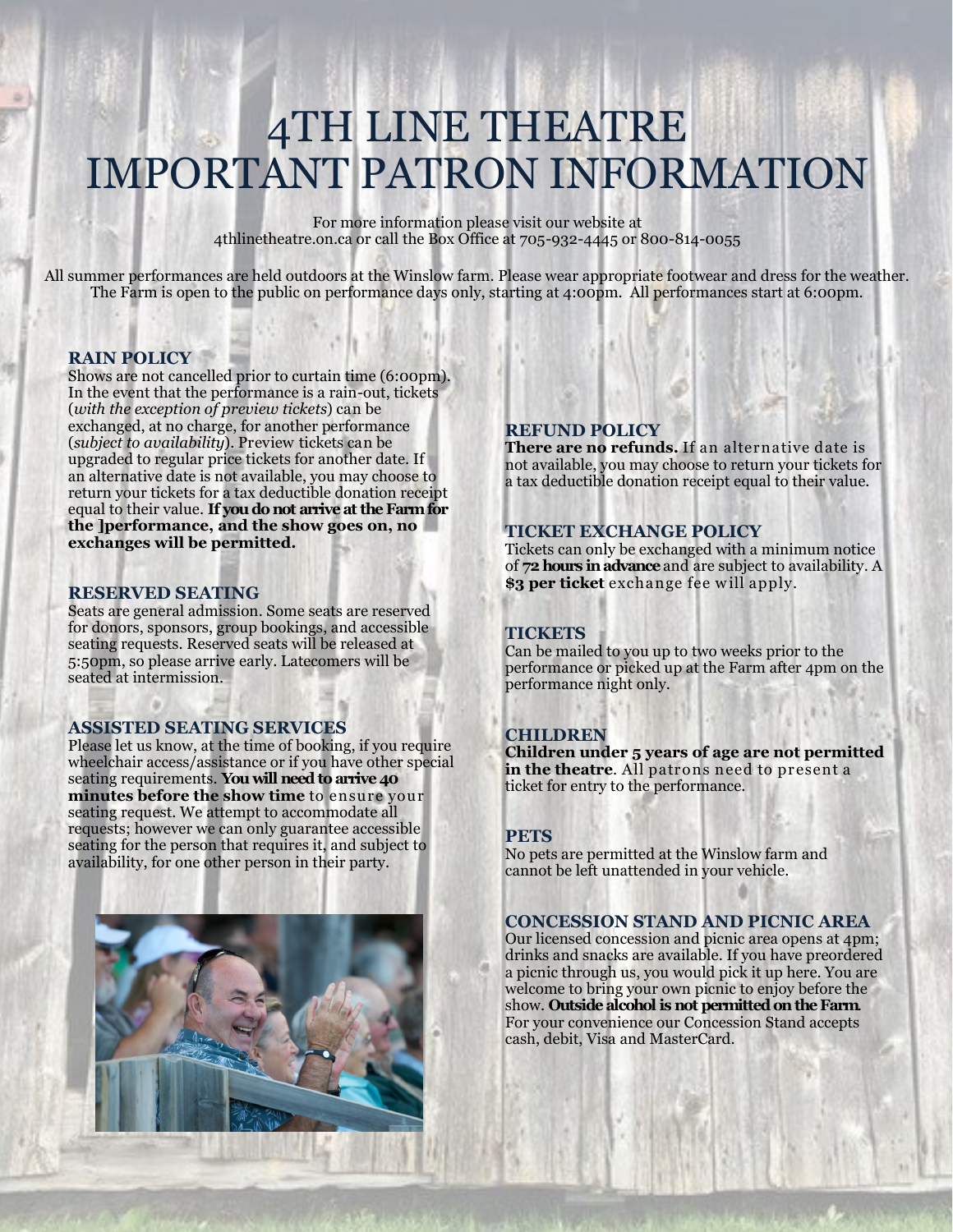## EVENTS AT THE FARM

### **FAITH FORUMS**

This round-table event will include discussions on topics such as inter-faith dialogues and fellowship, how theocratic systems of government affect cultural identity, denominational differences within faith groups, religion versus religiosity, and religious melancholy and the experience of the dark night of the soul. Managing Artistic Director Kim Blackwell will host and moderate the forums on **Tuesday, August 4th, 11th and 18th.**

### **MIDSUMMER NIGHT'S MUSIC**

Join us in the village of Millbrook for two summer concerts after our **Saturday, July 18th and Saturday, August 15th** shows featuring local musicians and showcasing the musical talents of summer season cast members. Watch for more details on our website!

### **WAILIN' WEDNESDAYS**

Back by popular demand! *Wailin' Wednesdays at the Winslow Farm* featuring local musicians performing under the tent in the picnic area on six Wednesday evenings before the show (4:00pm - 4:30pm). Come out and enjoy the summer scenery with music in our picturesque farm setting.

### **GUIDED WALKS**

Explore the Winslow farm property on walks guided by Managing Artistic Director Kim Blackwell. Visit the various sites where 4th Line productions have been staged over the company's 28-year history and learn more about the behind-the-scenes process of bringing history to life at 4th Line. The walk will begin at 4:15pm. Only the first 15 people who arrive can attend. **Wednesday, July 15th and August 19th** 4th Line Theatre claims no responsibility for incidental injuries on the guided walk.

### **FESTIVAL FRIDAYS**

Each Friday we will be offering Artist Talks from 4:00pm - 4:30pm, and expert presentations from 4:30pm - 5:15pm under the white tent. Visit the "Festival Fridays" page listed under "Events" on our website at 4thlinetheatre.on.ca for details.

Once again, our Festival Friday Partner, The Publican House Brewery will be on site to share a sampling of their own unique brands and flavours. We will feature their award winning, small batch brewed beer exclusively on Fridays.

Join us before the show (4:00pm - 5:45pm) to check out both savory and sweet offerings from our local culinary partners: **Blackhoney, Pastry Peddler & Taste of Russia – Cash ONLY**

## DINING OPTIONS AT THE FARM



**ENJOY A 4TH LINE THEATRE BBQ** Everyday from 4:00pm-5:30pm

**BBQ ITEMS** Hamburger \$4.50 Cheeseburger \$5.50 Hot Dog \$4.00 Sausage \$5.00 Veggie Burger \$4.50 Veggie Cheeseburger \$5.50 Veggie Dog \$4.00

**OTHER ITEMS** Pop & Water \$2.00 Chips \$2.00 Dill Pickle \$1.00

### blackhoney

Blackhoney will be offering dinner options at the Winslow Farm on all Monday performances.

### **Please note: Our vendors cash only.**

**FESTIVAL FRIDAYS FOOD VENDORS** Blackhoney Pastry Peddler Taste Of Russia

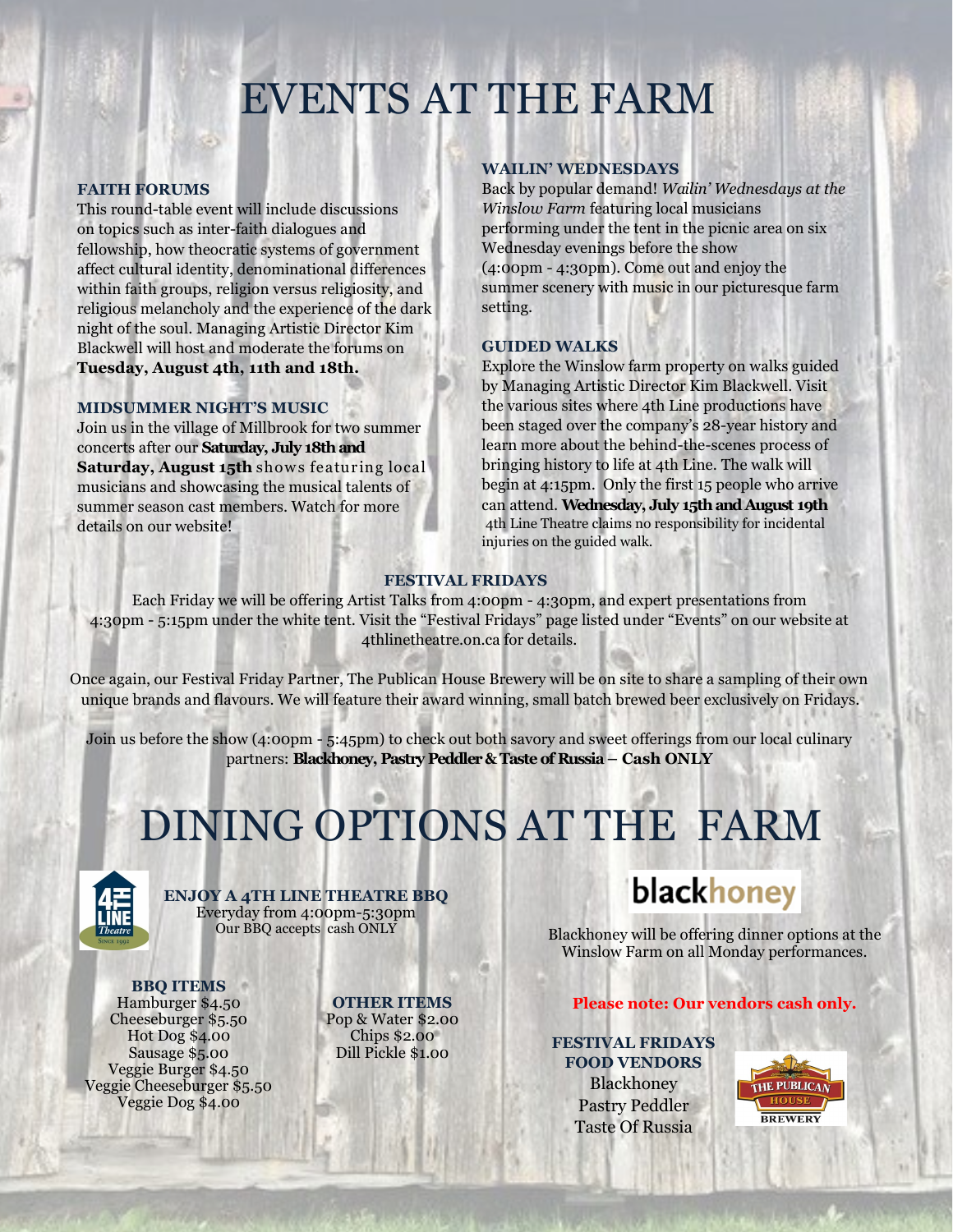## ENJOY A PICNIC AT THE FARM



### **\$14 Each** \*Must Be Ordered One Week In Advance

### Option #1 Trail Blazer Roast Beef Sandwich

- Our great crusty baguette with roast beef, fresh lettuce and complimented with our zingy horseradish mayo
- Our broccoli cheese pasta salad is full of fresh florets, shredded cheddar and thinly sliced red onion all tossed together in a rich ranch dressing
- Dessert side and fruit

### Option #2 Chicken Club Wrap

- $\Diamond$  Our flavourful wrap holds crisp leaf lettuce, sliced chicken breast, bacon, cheddar, tomato and onion. We top this with a delicious home style ranch dressing and compliment this sandwich with kettle chips on the side
- Dessert side and fruit

### Option #3 A Taste of Home Summer Salad

- Award winning Crosswind Farm original chevre is topped on a bed of crisp greens featuring fresh blueberries, dried cranberries, mandarin segments, pumpkin seeds and walnuts
- We compliment this salad main with our local sweet maple syrup, white balsamic vinegar and lemon dressing
- $\Diamond$  Fresh roll and creamery butter included
- Dessert side and fruit

### Option #4 LittleLeaf Microgreen and Pesto Chicken Wrap

- Beautiful local sunflower and speckled pea microgreens adorn our house made pesto and sweet onion drizzle grilled chicken
- Served with our classic couscous, feta, veggie and chick pea salad
- Dessert side and fruit

### Option #5 Veggie and Hummus Deluxe Wrap

- Our flavourful wrap generously spread with classic chickpea hummus with plenty of fresh veggies laid on a crisp leaf lettuce
- Kettle chips on the side keep the crunch going
- Dessert side and fruit